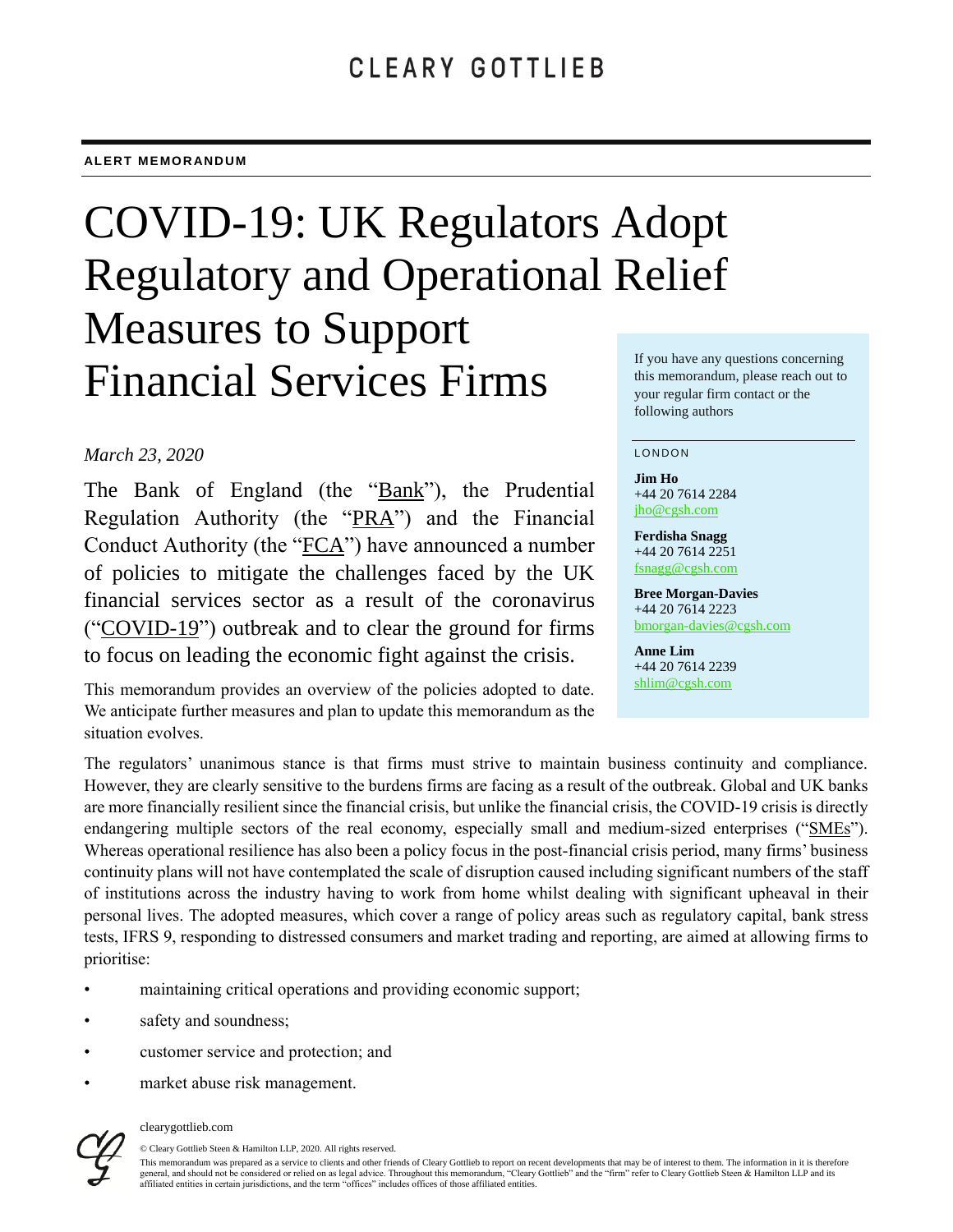# **I. Implementing the regulators' policies – general principles**

The UK regulators' general approach to regulation is forward-looking and judgement-based. They anticipate that the COVID-19 crisis will be temporary and that the sector is in a good place to withstand the economic shock. Therefore, where firms can use available flexibilities including the measures discussed in this memorandum, they are expected to do so in order to continue to provide services to support businesses and households. Notwithstanding, firms cannot abandon risk management and compliance altogether and must still manage their financial resilience and their liquidity. The balancing act may be difficult in some cases. We would suggest that the key principles for firms include the following:

- $\boxtimes$  the regulators intend for capital relief measures to be used to provide credit to the economy and absorb possible losses, and not to increase distributions to shareholders or variable remuneration. Decisions to make distributions will be subject to scrutiny;
- $\boxtimes$  firms must continue to do what is objectively practicable and appropriately tailor their risk and conduct of business practices to the circumstances. As such circumstances can be expected to evolve, scenario analysis, planning and testing, and keeping updated on official guidance and requirements, may prove vital;
- $\boxtimes$  governance arrangements must remain robust and should be put on a crisis management footing. Senior managers can expect to be held to account for the firm's decisions;
- $\boxtimes$  firms should reflect the regulators' priorities and utilize the flexibilities available in their dealings with customers and counterparties. Firms should communicate effectively and sensitively with customers and deal with counterparties honestly, professionally and pragmatically, bearing in mind the unprecedented uncertainty and upheaval currently experienced across society;
- $\boxtimes$  firms' behaviour towards their staff will also be subject to scrutiny. Firms should prioritise the

health, safety and wellbeing of staff in line with government guidance and ensure that staff are adequately supported;

- $\triangledown$  firms should keep in touch with the regulator through appropriate channels and in line with appropriate procedures for regulatory communications in this period; and
- $\boxtimes$  firms should ensure adequate record-keeping and appropriate documentation of decision-making.

## **II. Key policies**

- **A. Regulatory relief**
- *i. Banks, building societies and investment firms ("banks")*
- *1. Countercyclical capital buffer ("CCyB") released*

In order to reduce the risk that the supply of credit to the real economy will be constrained by regulatory capital requirements, on March 11, 2020, the Bank's Financial Policy Committee ("FPC") reduced the UK CCyB rate to 0% of exposures to UK borrowers with immediate effect. The rate, which was previously 1%, had been due to reach 2% by December 2020. The FPC expects to maintain the 0% rate for at least 12 months, so that any subsequent increase would not take effect until March 2022, at the earliest. The release of the CCyB is expected to support up to £190 billion of bank lending to business (equivalent to 13 times banks' net lending to businesses in 2019).

In response, the PRA has stressed that banks should not use released regulatory capital to increase dividends, bonuses or other distributions, and must ensure that any plans for dividends, share buybacks or bonus pool changes are subject to sound and transparent governance. Accordingly, banks are expected to:

 identify a senior manager to lead the effective discussion, oversight and scrutiny of dividend and share buyback proposals relating to the reduction of the CCyB rate, and to discuss these matters with the PRA if called upon to do so;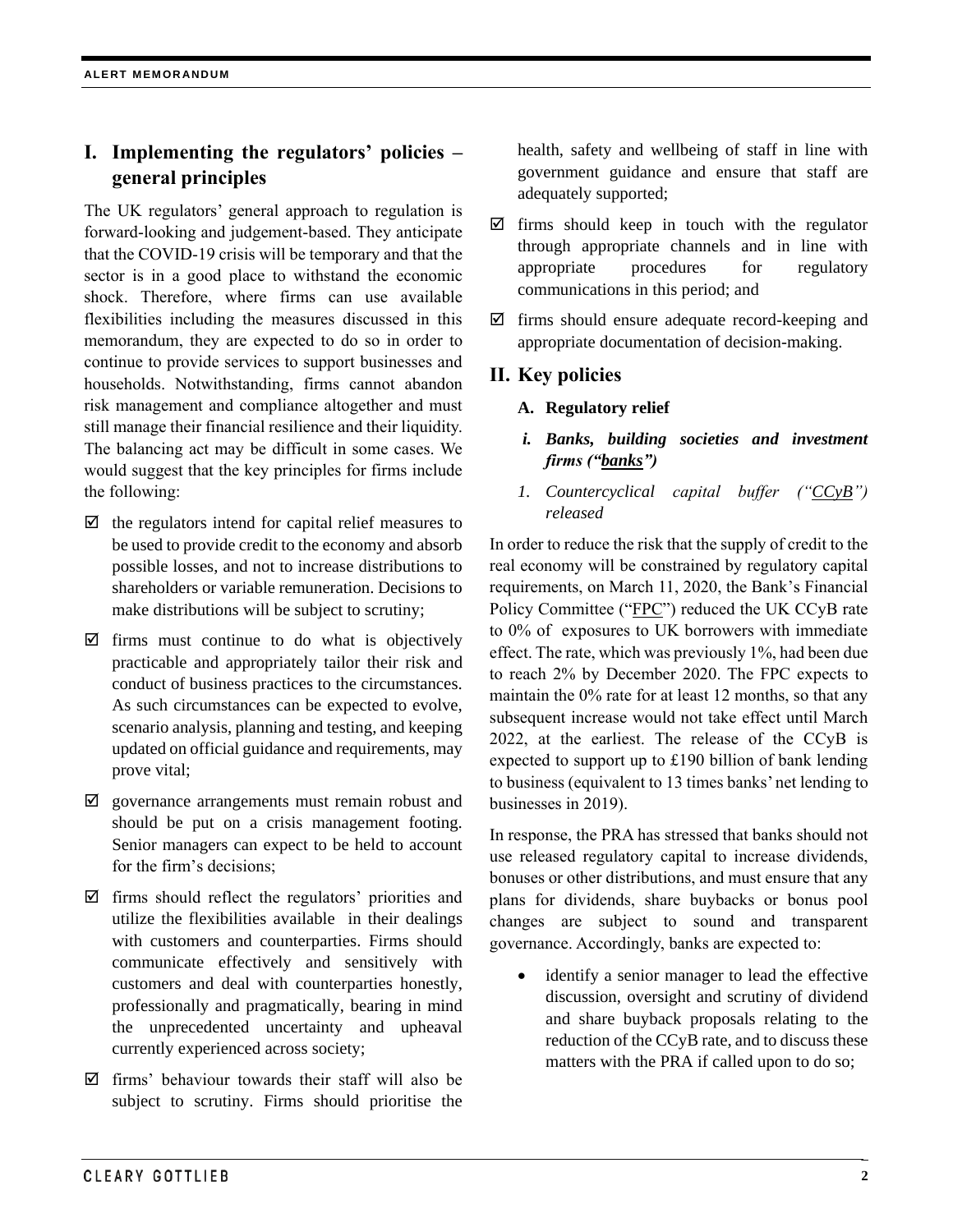- task the Chair of the remuneration committee Senior Management Function (SMF12) or senior manager responsible for overseeing the development and implementation of the bank's remuneration policies and practices, as applicable, to take reasonable steps to ensure that any proposals to amend bonus pools directly or indirectly as a result of the reduction in the CCyB rate are appropriately discussed, recorded and, if necessary, challenged by the remuneration committee and board as a whole. Decisions relating to the bonus pools must remain consistent with the maintenance of a sound capital base, incentivise and reward prudent risk management and accurately reflect firm, business unit and individual performance; and
- task the relevant senior managers to engage with the PRA and/or make relevant board minutes and other records available to the PRA, as requested.

Endorsing the message that buffers are designed to be usable, $<sup>1</sup>$  the PRA encourages the use of capital and</sup> liquidity buffers, as necessary, to continue to support the real economy, clarifying that the use of the PRA buffer or the combined buffer requirement under the Capital Requirements Directive (" $CRD$ ")<sup>2</sup> is not a regulatory breach. Furthermore, the PRA buffer is confidential and a breach does not result in automatic distribution restrictions. At the same time, banks are reminded that they can only make distributions within the limits of the maximum distributable amount under CRD if they draw down on their CRD combined buffer. The PRA considers this to be consistent with the function of the buffers.

#### *2. Internal Ratings Based ("IRB") models*

Banks using the IRB framework that are implementing the European Banking Authority roadmap of regulatory products, which aims at improving the consistency of credit risk modelling across the sector (the "EBA roadmap"), should note that implementation of the aspects of the EBA roadmap related to the Definition of Default, Probability of Default and Loss Given Default estimation will be delayed by one year to January 1, 2022.<sup>3</sup> The move to 'hybrid' IRB models will also be delayed until the same date. Banks using the standardised approach to credit risk will also benefit from a delay (presumably also until January 1, 2022, although not expressly specified in the regulators' guidance) to the application of relevant changes the definition of default.

#### *3. IFRS 9 credit loss provisioning*

Given the sudden onset of the virus, the PRA expects there to be little forward-looking information available to allow banks to generate reasonable and supportable forecasts on the impact of COVID-19 on borrowers in the expected credit loss estimate. It therefore regards the generation of reliable and detailed forecasts as "very challenging" currently. If banks believe that such forecasts can be made, however, they should reflect that the economic shock is temporary and fully take into account the significant economic support measures announced by the UK and global fiscal and monetary authorities, including repayment holidays granted to borrowers. The PRA's expectation is that a borrower's eligibility for the government's policy on mortgage repayment holidays should not, all other things being equal, automatically be a sufficient condition to move a participating borrower into Stage 2 provisioning.

Further guidance is clearly warranted. Helpfully, the PRA has confirmed that it is still considering the potential interaction of COVID-19 with IFRS 9, including through discussion with other authorities domestically and internationally, and expects to provide further guidance shortly.

l

<sup>&</sup>lt;sup>1</sup> See [https://www.bis.org/publ/bcbs\\_nl22.htm](https://www.bis.org/publ/bcbs_nl22.htm)

 $2^{\circ}$  Comprising the CCyB, capital conservation buffer, systemic buffer and G-SII buffer (for globally systemic banks), as applicable.

<sup>3</sup> See [https://www.bankofengland.co.uk/-](https://www.bankofengland.co.uk/-/media/boe/files/prudential-regulation/consultation-paper/2019/cp2119)

[<sup>/</sup>media/boe/files/prudential-regulation/consultation](https://www.bankofengland.co.uk/-/media/boe/files/prudential-regulation/consultation-paper/2019/cp2119)[paper/2019/cp2119](https://www.bankofengland.co.uk/-/media/boe/files/prudential-regulation/consultation-paper/2019/cp2119)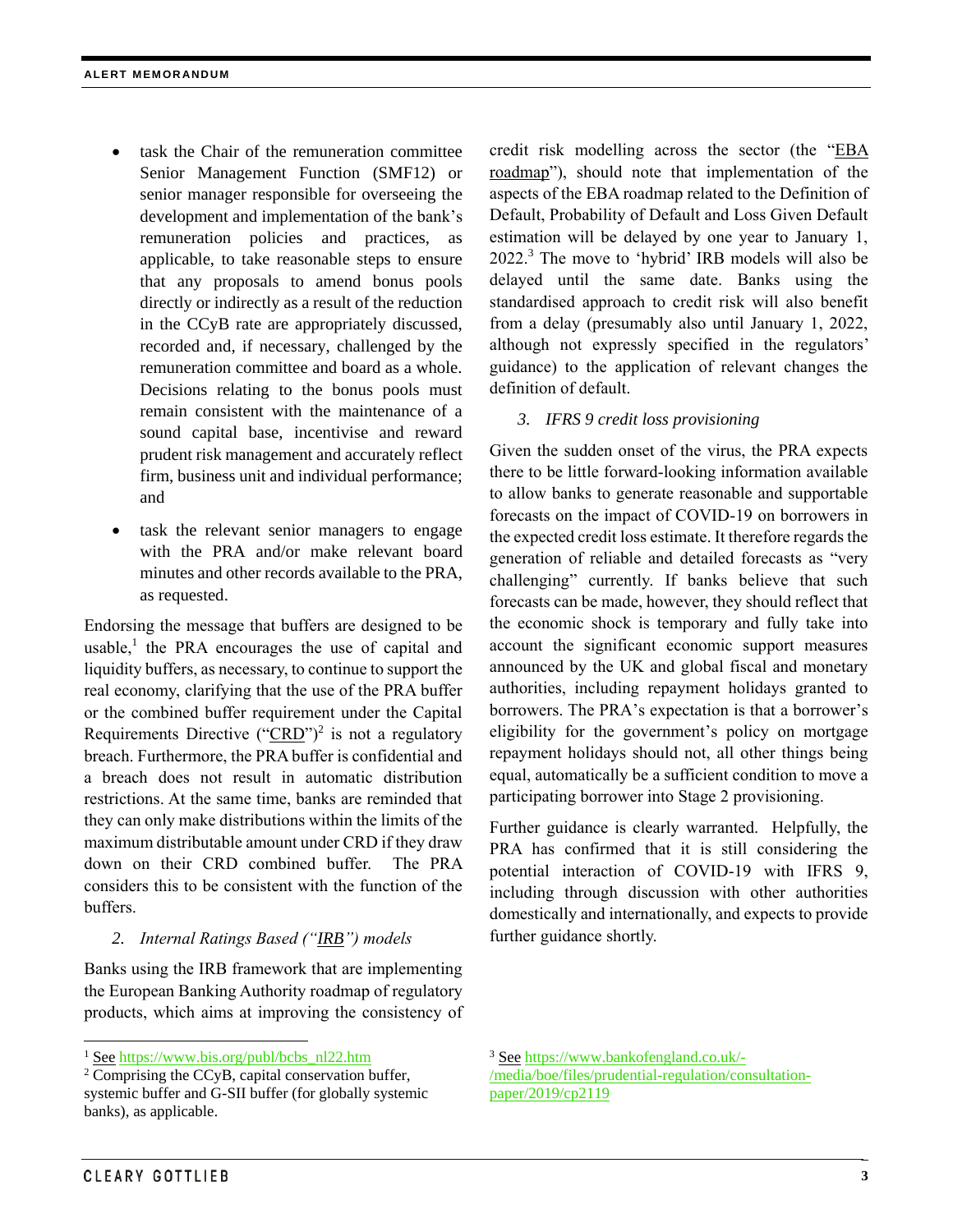#### *ii. Insurers*

As a result of the material fall in government bond yields, the PRA considers that movements in risk free rates since December 31, 2019 have now met the threshold for a material change in risk profile for the purposes of SS6/16 on the maintenance of the transitional measures on technical provisions ("TMTP") under Solvency II.<sup>4</sup> It "invites" applications from insurers to recalculate TMTP as at March 31, 2020 (expecting that firms will be able to demonstrate that a material change in risk profile has occurred). This, in its view, will support market functioning.

#### *iii. Investment services*

#### *1. Market abuse prevention*

Market abuse enforcement remains a risk for firms in this period. In light of alternative site and remote working arrangements, the measures firms are expected to take to prevent market abuse could include enhanced monitoring or retrospective reviews. Firms will do well to seek appropriate advice, and discuss their plans and concerns with respect to market abuse prevention and detection with the FCA.

#### *2. Telephone taping*

Firms should continue to record calls, but the FCA accepts that it may not be possible in some cases.<sup>5</sup> Firms should make the FCA aware if they are unable to meet these requirements. The FCA expects firms to consider what steps they could take to mitigate risks such as enhanced monitoring, or retrospective review once the situation has been resolved.

#### *3. Reporting*

l

Firms facing difficulties in submitting "regulatory data" should maintain appropriate records during this period and submit the data as soon as possible. Firms should not unnecessarily delay these submissions. It is not clear whether this guidance applies to transaction reporting, but given recent FCA focus in this area, firms should contact the FCA to discuss issues about all types of reporting as soon as possible.

#### *4. Systematic internaliser tick sizes*

In line with the European Securities and Markets Authority's guidance to national regulators regarding upcoming changes to the tick size regime for systematic internalisers, required by the EU Investment Firms Regulation<sup>6</sup>, the FCA will not prioritise supervision of the new requirements at this time.

#### *iv. Consumer credit*

Firms should show greater flexibility to customers in persistent credit card debt. Given the challenges at present, customers should be given more time until October 1, 2020 to respond to firms' communications about persistent debt. This means that firms would not be obliged by FCA rules to suspend the cards of nonresponders before then. This applies equally to customers who have already received communications from their provider and those that are yet to receive them.

#### *v. Mortgages and home finance*

#### *1. Repayment holidays*

Where a customer indicates, explicitly or through information provided to the firm, that they may potentially experience payment difficulties in the current circumstances and require a payment holiday, a firm should, as applicable, ask whether the customer may be interested in a payment holiday and grant their request for a payment holiday for 3 monthly payment periods. There is no expectation that the firm investigate the circumstances surrounding a request for a holiday. There is also no requirement to assess affordability in extending payment holidays. Firms should ensure that there is no additional fee or charge (other than

<sup>4</sup> See [https://www.bankofengland.co.uk/prudential](https://www.bankofengland.co.uk/prudential-regulation/publication/2016/maintenance-of-the-transitional-measure-on-technical-provisions-under-solvency2-ss)[regulation/publication/2016/maintenance-of-the-transitional-](https://www.bankofengland.co.uk/prudential-regulation/publication/2016/maintenance-of-the-transitional-measure-on-technical-provisions-under-solvency2-ss)

[measure-on-technical-provisions-under-solvency2-ss](https://www.bankofengland.co.uk/prudential-regulation/publication/2016/maintenance-of-the-transitional-measure-on-technical-provisions-under-solvency2-ss)  $5$  This is arguably an evolution of its initial stance (see [https://www.fca.org.uk/news/statements/covid-19](https://www.fca.org.uk/news/statements/covid-19-coronavirus) [coronavirus\)](https://www.fca.org.uk/news/statements/covid-19-coronavirus).

<sup>6</sup> See [https://www.esma.europa.eu/press-news/esma](https://www.esma.europa.eu/press-news/esma-news/esma-sets-out-approach-mifir-tick-size-regime-systematic-internalisers)[news/esma-sets-out-approach-mifir-tick-size-regime](https://www.esma.europa.eu/press-news/esma-news/esma-sets-out-approach-mifir-tick-size-regime-systematic-internalisers)[systematic-internalisers](https://www.esma.europa.eu/press-news/esma-news/esma-sets-out-approach-mifir-tick-size-regime-systematic-internalisers)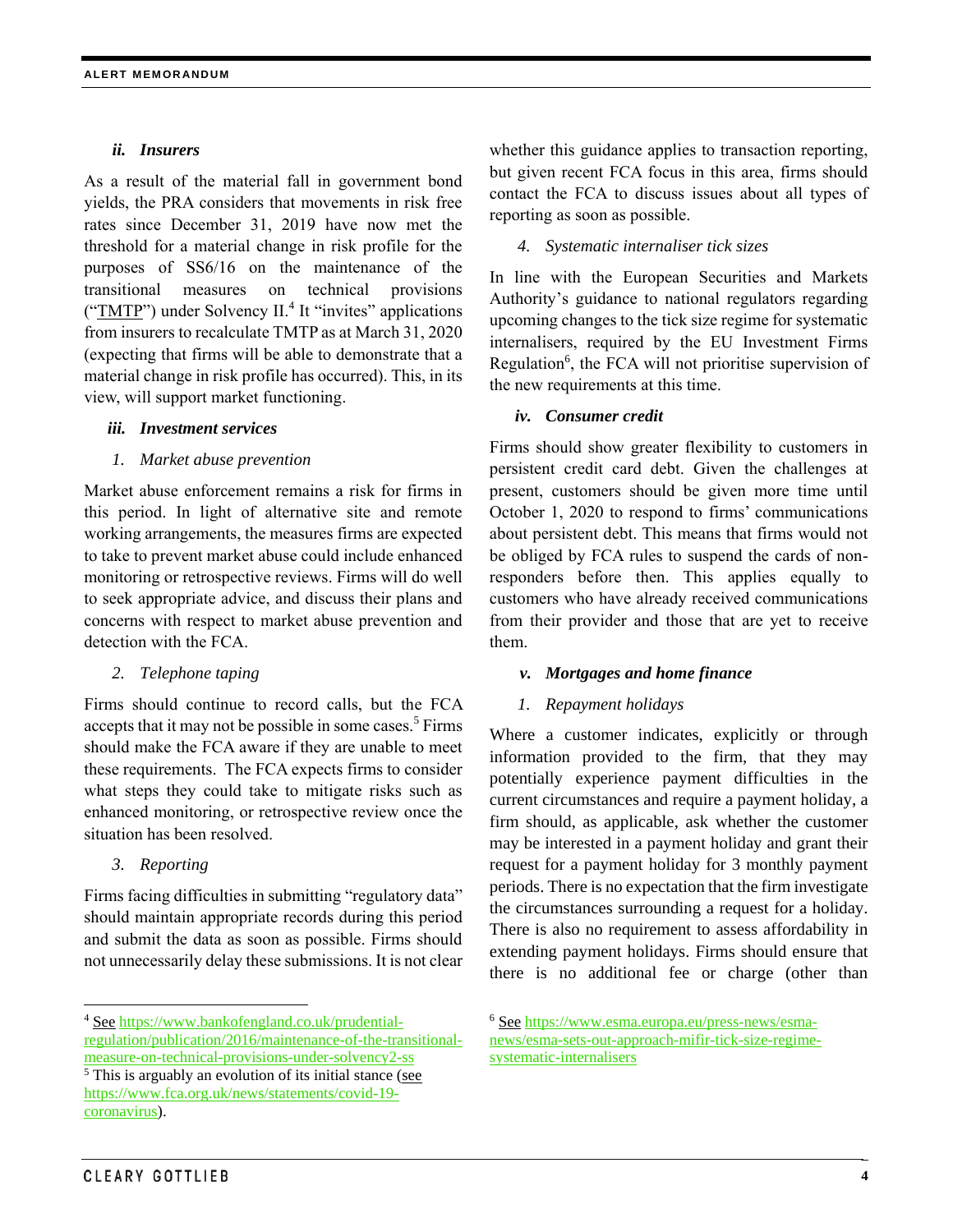additional interest) as a result of the payment holiday and the payment holiday does not have a negative impact on the customer's credit score.

*2. Repossessions*

Firms should not commence or continue repossession proceedings against customers at this time given, especially, government advice on social distancing and self-isolation. This applies irrespective of the stage that repossession proceedings have reached and to any step taken in pursuit of repossession. Where a possession order has already been obtained, firms should refrain from enforcing it.

#### **B. Operational relief**

#### *i. Banks, insurers and financial markets infrastructure*

The Bank and PRA are reviewing their regulatory change proposals and intend to postpone non-critical work, where appropriate, in order to alleviate the burden on firms during the current situation. Steps taken in this regard include:

- **2020 annual stress test.** The Bank's 2020 annual stress test for the eight major UK banks and building societies has been cancelled.
- **Biennial Exploratory Scenario ("BES").** The Bank has paused publication of the results of the 2019 BES on liquidity until further notice. The Bank intends to announce the way forward for the 2021 BES exercise on climate-related risks in the summer.
- **Supervisory programmes.** Bank and PRA supervisors will postpone non-critical data requests, on-site visits and deadlines, where appropriate. In doing so, the PRA will have regard to the flexibility provided under CRR and Solvency II.
- **Operational resilience policy development.** The deadline for responses to ongoing

consultations on operational resilience and outsourcing will be extended to October 1, 2020. The FCA has taken the same step for its consultation (see below).

 **Senior Management Function applications.** The PRA will review its approach for considering and processing applications with a view to reducing the burdens involved during current events.

#### *ii. The FCA is taking similar steps*

*1. Supervisory programmes and regulatory change*

The FCA will only continue with a small number of regulatory changes and is also looking to delay or postpone regulatory and supervisory activity. It has extended the closing date for responses to open consultations and scaled back its programme of routine business meetings, so that it only contacts firms on business-critical requests and responses to the current situation.

#### *2. Customer protection*

The FCA supports firms taking steps outside their usual business practices to help their customers but firms should notify the FCA. Firms are still expected to deal with complaints promptly where possible; and where not possible, firms should contact the FCA. Firms should continue to help vulnerable consumers access their banking services – online or over the phone – and should also remind consumers to be aware of fraud and protect their personal data.

### **III. Other matters**

#### **A. Relief in case of emergency**

The PRA's and FCA's rulebooks<sup>7</sup> provide relief from enforcement if a firm is unable to comply with a particular rule made by the relevant regulator and such non-compliance is the result of an emergency that makes compliance impracticable, could not have been

l

<sup>7</sup> Rule 2.2 of the General Provisions Part of the PRA rulebook and General Provisions sourcebook (GEN) 1.3 of the FCA handbook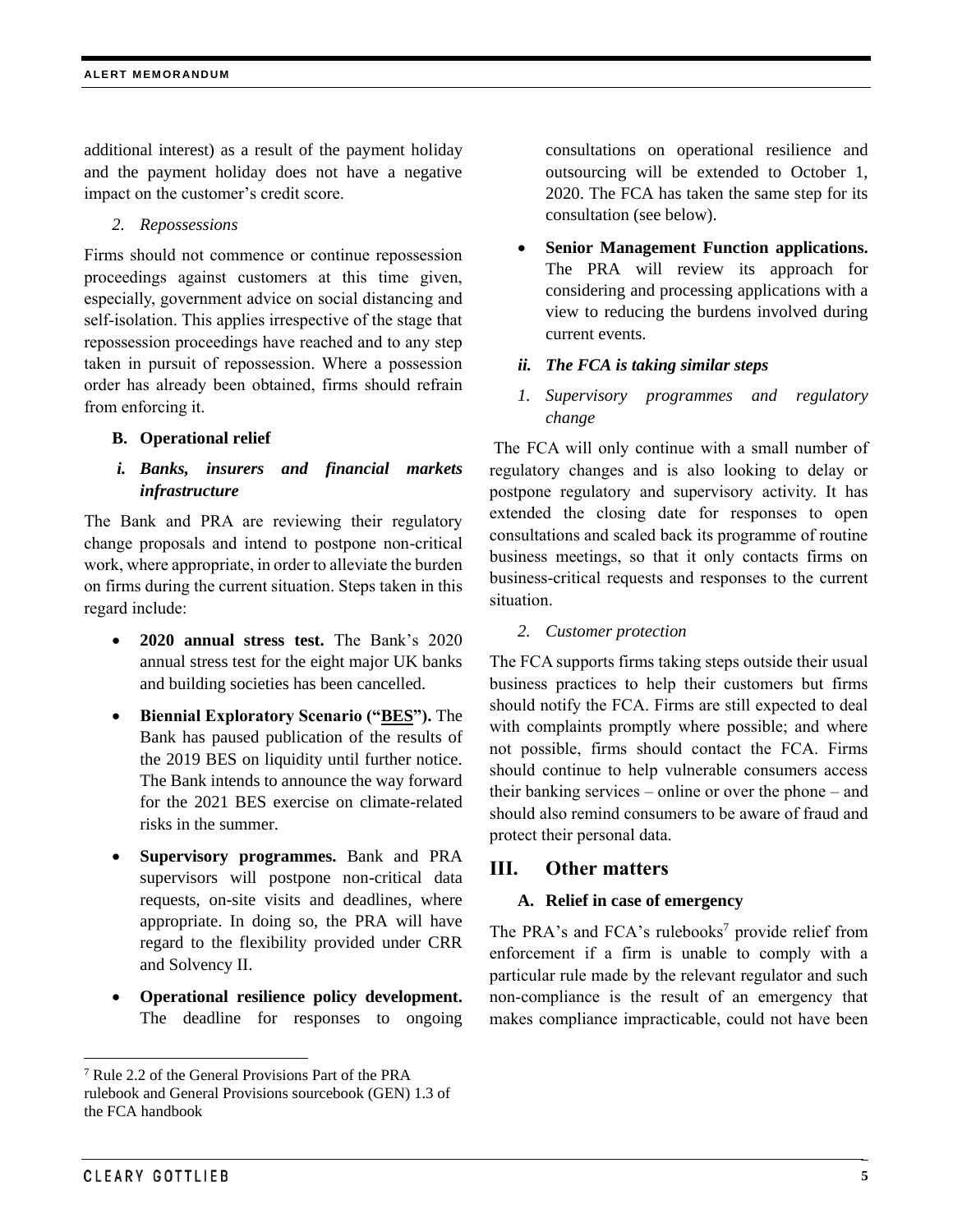avoided by the firm taking all reasonable steps, and is outside the firm's control.

The firm must be able to demonstrate that it is taking all practicable steps to deal with those consequences, to comply with the rule, and to mitigate losses and potential losses to its clients. It must notify the relevant regulator as soon as practicable of the emergency and of the steps it is taking, and proposes to take, to deal with the consequences of the emergency.

## **B. Implementation of final Basel III standards ("Basel 3.1") in the UK**

The government committed, in its December 2019 Queen's Speech, to introduce legislative proposals to enable the implementation of Basel standards in the UK, post-Brexit. On March 11, 2020, HM Treasury stated that it intended to use the Financial Services Bill 2019-21 to take powers to enable the implementation of the remainder of Basel 3.1 that will not have been incorporated into UK law (e.g., standards that have been implemented in the European Union via CRR provisions that will only apply from June 2021) by the end of the Brexit transition period. The PRA is coordinating internationally to ensure that implementation of Basel 3.1 will happen alongside other major jurisdictions but has acknowledged that the timetable may prove challenging.

### **C. Economic measures**

Beyond the supervisory measures adopted by the regulators, the UK government and the Bank, in its capacity as monetary policy authority, have also taken significant economic measures to mitigate the crisis, which are discussed in detail in our recent alert memorandum [\(available here\)](https://client.clearygottlieb.com/63/1606/uploads/2020-03-20--covid-19-uk-government-s-latest-measures-to-support-uk-businesses.pdf) and include the following:

 **Bank Rate cut and asset purchases.** On March 19, 2020, the Monetary Policy Committee of the Bank cut Bank Rate to 0.1% and opted to increase the Bank's purchases of UK government and sterling non-financial investment grade corporate bonds by £200 billion.

- **Covid Corporate Finance Facility.** The Bank and HM Treasury have launched a new 'Covid Corporate Finance Facility', to provide funding to businesses by purchasing commercial paper issued by non-financial UK firms which are considered to make a material contribution to the UK economy. Funding will be provided on terms comparable to those prevailing in markets in the period before the COVID-19 economic shock, and will be open to firms that can demonstrate they were in sound financial health prior to the shock.
- **Term Funding Scheme.** On March 11, 2020, the Bank launched a new Term Funding Scheme with additional incentives for SMEs ("TFSME"), with the aim of transmitting the effect of the reduced Bank Rate to the real economy. Over the next year, the TFSME will offer four-year funding of at least 10% of banks' lending to the real economy at interest rates at or close to Bank Rate. Additional funding will be made available to lenders that increase lending to SMEs. The Bank estimates that the scheme should lead to around £100 billion being provided in term funding.
- **Coronavirus Business Interruption Loan Scheme ("CBILS").** A temporary CBILS will be launched, under which participating lenders can lend up to £5 million to support SMEs with a government-backed guarantee covering up to 80% of losses. The government will also cover the first 12 months of interest payments. HM Treasury estimates this should unlock up to £1 billion of working capital loans to support small businesses. Loans of up to £25,000 to sole traders and unincorporated enterprises can fall within the scope of FCA regulation. The FCA has issued guidance on the information and circumstances that are relevant when assessing the affordability of such loans. In the same vein as their policies discussed above, the guidance notes that the fact that the customer may, at the time of the application, be temporarily experiencing exceptional financial pressures